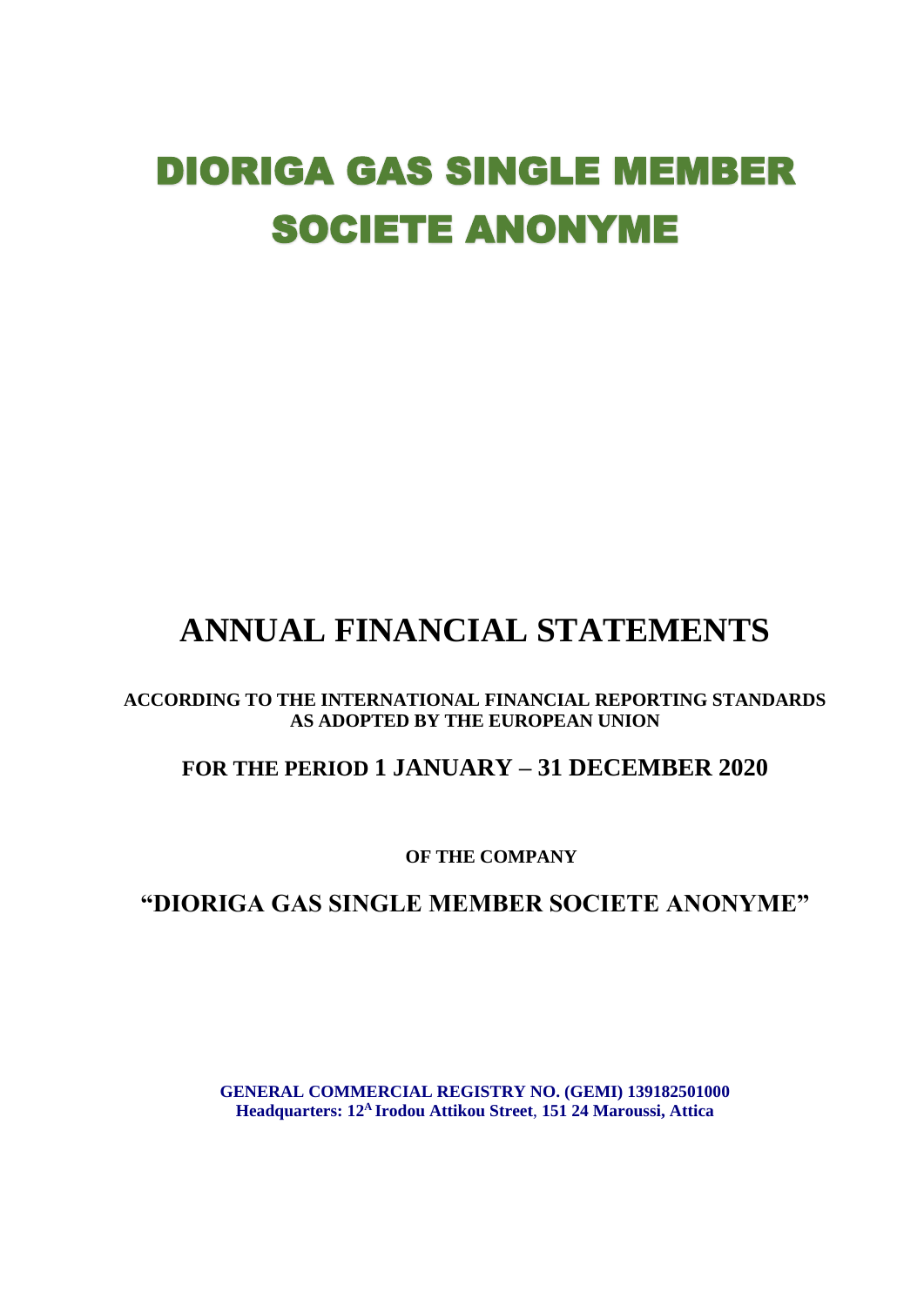# **CONTENTS**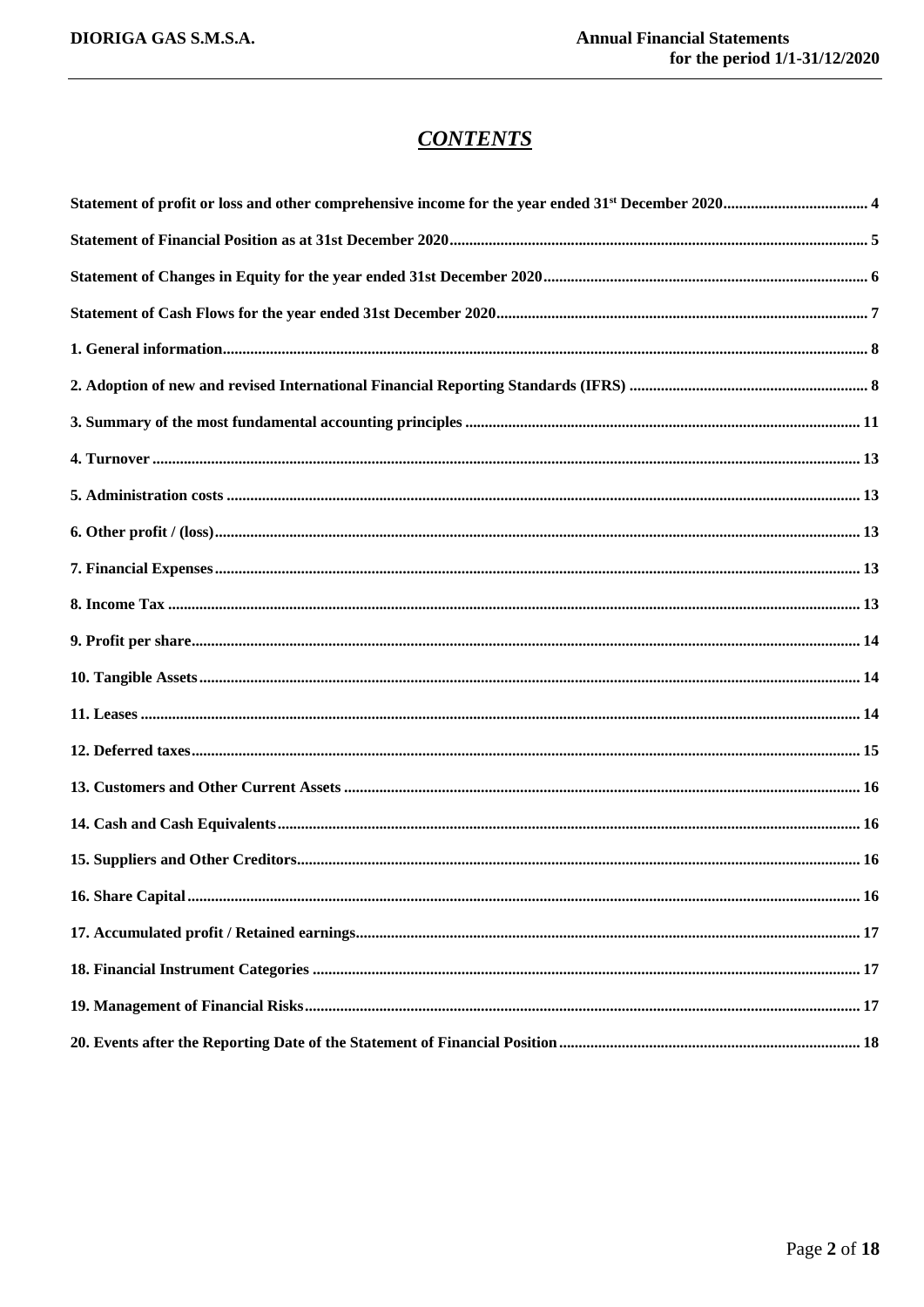The Company's financial statements, pages 4 to 18, were approved at the Company Board of Directors' meeting held on 31 August 2021 and are subject to the approval of the Annual Ordinary General Assembly of shareholders.

#### **CHAIRMAN AND MANAGING DIRECTOR**

**BOARD OF DIRECTORS MEMBER** 

**ACCOUNTANT**

**IOANNIS G. KIOUFIS TITOS MOSCHAKIS VASILEIOS N. HANAS**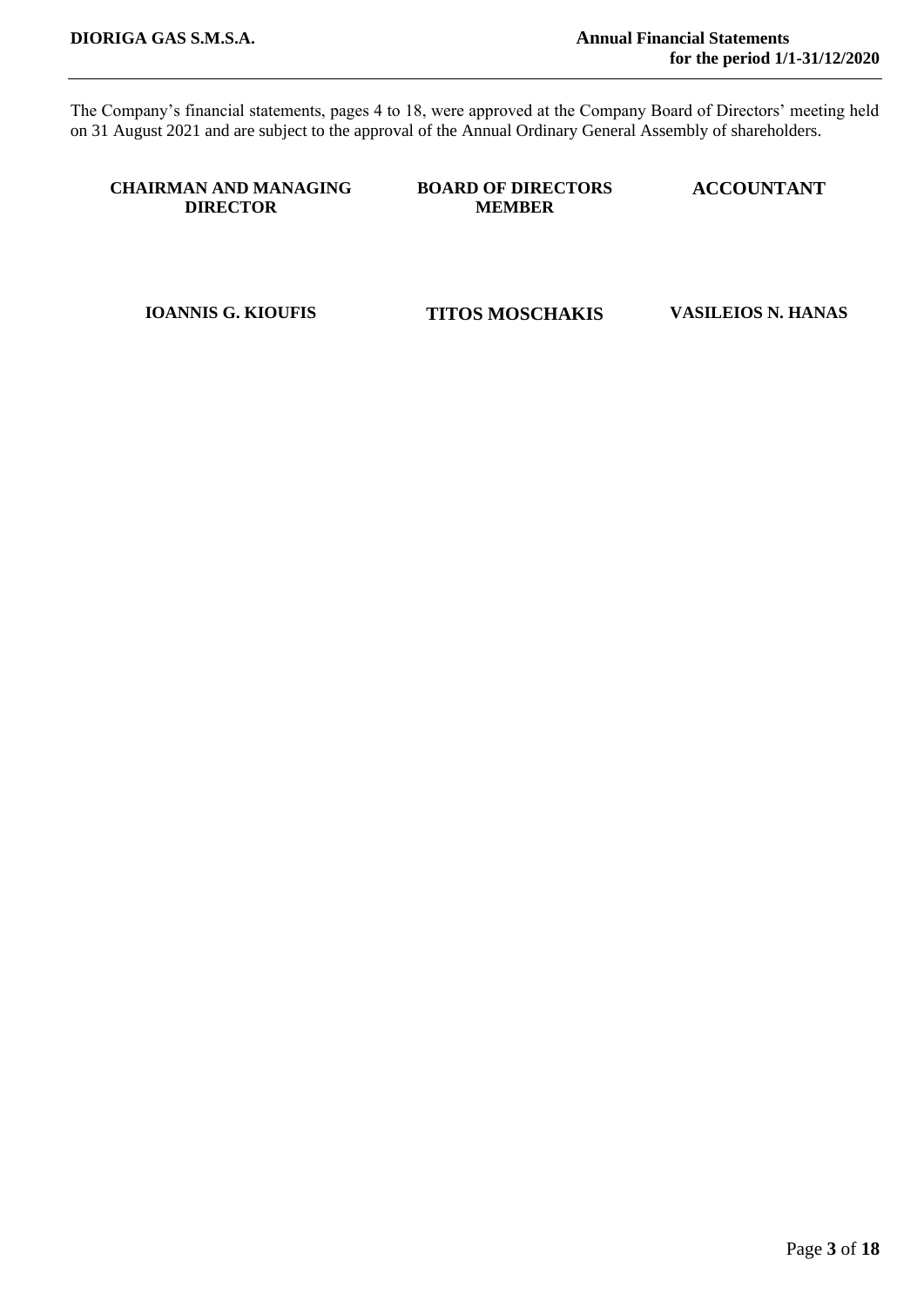# <span id="page-3-0"></span>*Statement of profit or loss and other comprehensive income for the year ended 31st December 2020*

#### *Period 1/1– 31/12/2020*

<span id="page-3-1"></span>

| (Amounts in Euro)                                      | Note.          | $1/1 - 31/12/2020$ | $1/1 - 31/12/2019$ |
|--------------------------------------------------------|----------------|--------------------|--------------------|
| <b>Operating profit or loss</b>                        |                |                    |                    |
| Turnover                                               | $\overline{4}$ | $\overline{0}$     | $\overline{0}$     |
| Operating costs                                        |                | $\overline{0}$     | $\mathbf{0}$       |
| <b>Gross profit or loss</b>                            |                | $\boldsymbol{0}$   | $\boldsymbol{0}$   |
|                                                        |                |                    |                    |
| Administration costs                                   | 5              | (138, 668)         | (26,318)           |
| Other profit $/$ (loss)                                | 6              | (100)              | (90)               |
| <b>Operating loss</b>                                  |                | (138, 768)         | (26, 408)          |
|                                                        |                |                    |                    |
|                                                        |                |                    |                    |
| Financial expenses                                     | $\overline{7}$ | (1,302)            | (2,138)            |
| Profit/(loss) before tax                               |                | (140,070)          | (28, 546)          |
| Income tax                                             | 8              | (33, 617)          | (298)              |
| Net profit/(loss) after taxes                          |                | (106, 453)         | (28, 844)          |
|                                                        |                |                    |                    |
| Profit/(loss) per share-basic                          | 9              | (0.07)             | (0.02)             |
| Other comprehensive income                             |                |                    |                    |
| Items that will not be reclassified in profit or loss: |                |                    |                    |
| Costs from share capital increase                      |                | $\overline{0}$     | (7,000)            |
| Tax on items which are not reclassified                | 8              | $\overline{0}$     | 1,680              |
|                                                        |                | $\mathbf{0}$       | (5,320)            |
| Total comprehensive income for the period              |                | (106, 453)         | (34, 164)          |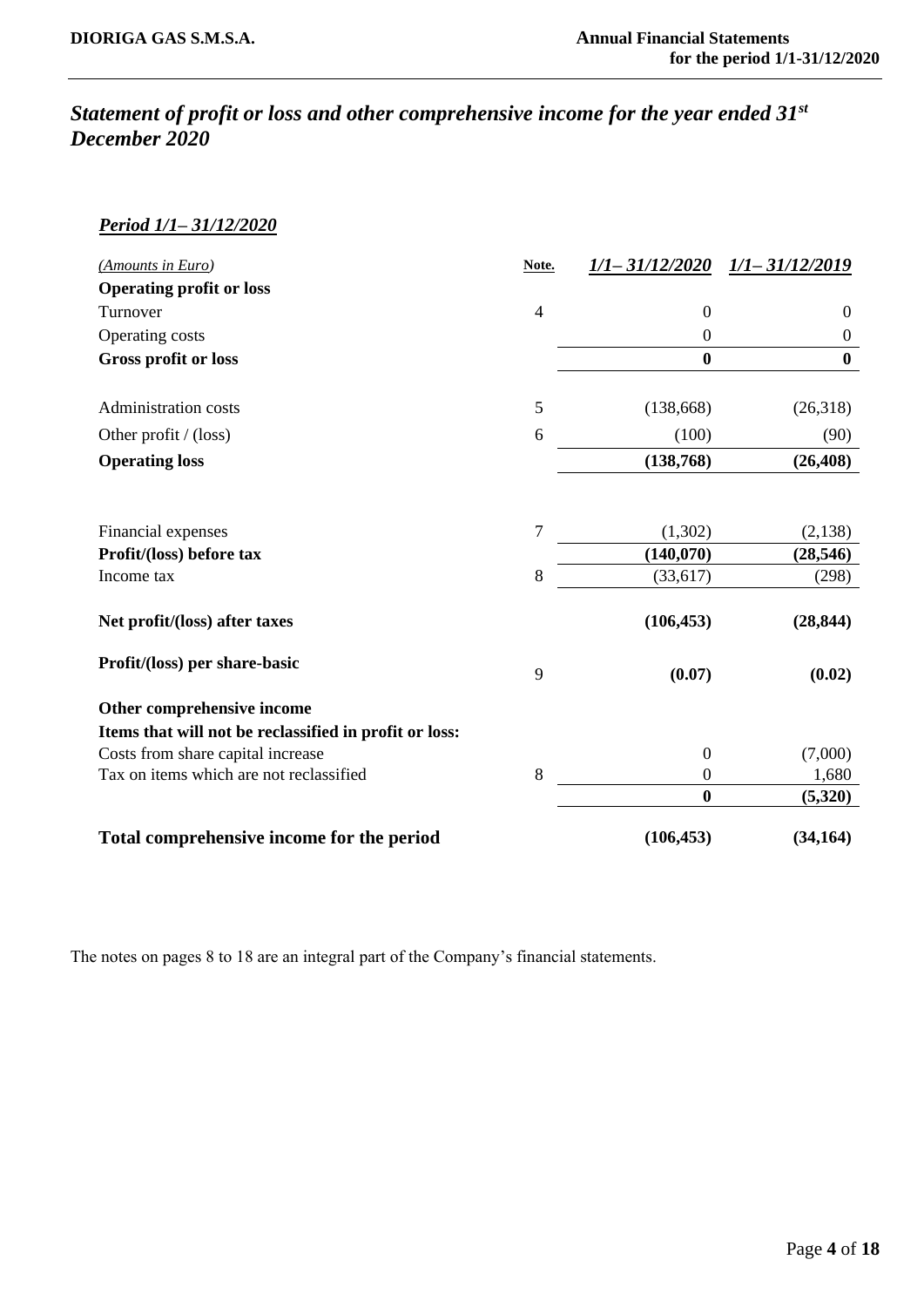# *Statement of Financial Position as at 31st December 2020*

|                                     | Note. |            |            |
|-------------------------------------|-------|------------|------------|
| (Amounts in Euro)                   |       | 31/12/2020 | 31/12/2019 |
| <b>Fixed assets</b>                 |       |            |            |
| Tangible assets                     | 10    | 908,208    | 807,624    |
| Rights-of-use assets                | 11    | 27,027     | 30,714     |
| Deferred tax assets                 | 12    | 44,235     | 10,618     |
| <b>Total fixed assets</b>           |       | 979,470    | 848,956    |
|                                     |       |            |            |
| <b>Current assets</b>               |       |            |            |
| Customers and other current assets  | 13    | 15,952     | 64,152     |
| Cash and cash equivalents           | 14    | 436,055    | 533,363    |
| <b>Total current assets</b>         |       | 452,007    | 597,515    |
| <b>Total assets</b>                 |       | 1,431,477  | 1,446,471  |
|                                     |       |            |            |
| <b>Long-term liabilities</b>        |       |            |            |
| Lease liabilities                   | 11    | 24,571     | 27,976     |
| <b>Total long-term liabilities</b>  |       | 24,571     | 27,976     |
|                                     |       |            |            |
| <b>Current liabilities</b>          |       |            |            |
| Suppliers and other creditors       | 15    | 96,450     | 1,721      |
| Lease liabilities                   | 11    | 3,405      | 3,270      |
| <b>Total current liabilities</b>    |       | 99,855     | 4,991      |
| <b>Total liabilities</b>            |       | 124,426    | 32,967     |
|                                     |       |            |            |
| <b>Equity</b>                       |       |            |            |
| Share capital                       | 16    | 1,474,000  | 1,474,000  |
| Retained earnings                   | 17    | (166, 949) | (60, 496)  |
| <b>Total equity</b>                 |       | 1,307,051  | 1,413,504  |
| <b>Total Liabilities and Equity</b> |       | 1,431,477  | 1,446,471  |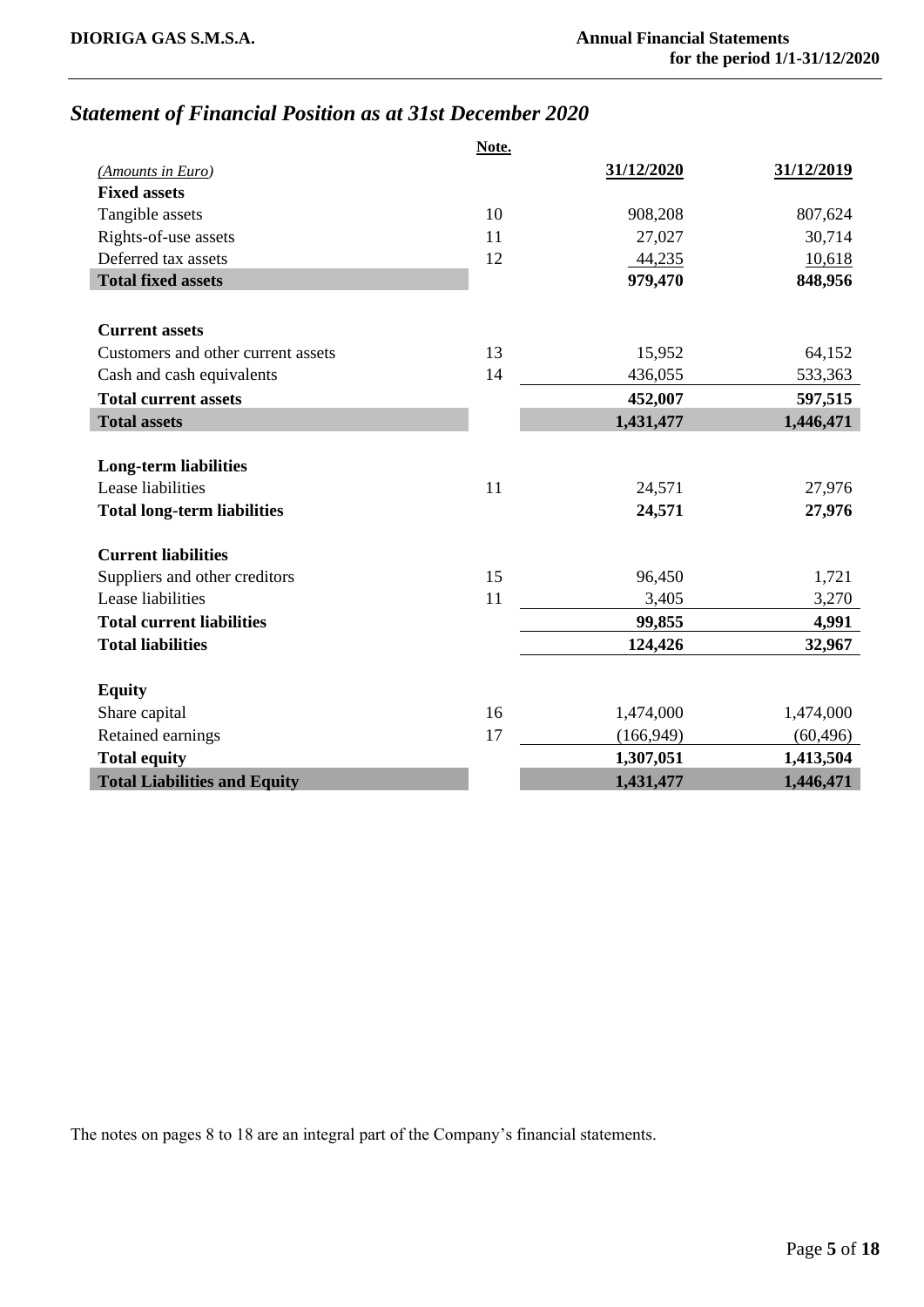# <span id="page-5-0"></span>*Statement of Changes in Equity for the year ended 31st December 2020*

|                                           | <b>Share</b> |                 | <b>Retained</b> |              |
|-------------------------------------------|--------------|-----------------|-----------------|--------------|
|                                           | Capital      | <b>Reserves</b> | earnings        | <b>Total</b> |
| (Amounts in Euro)                         |              |                 |                 |              |
| Closing balance as at 31/12/2019          | 774,000      |                 | (26, 332)       | 747,668      |
| Share capital increase                    | 700,000      |                 |                 | 700,000      |
| Net profit/(loss) for the period          |              | 0               | (28, 844)       | (28, 544)    |
| Other comprehensive income for the period | 0            | $_{0}$          | (5,320)         | (5,620)      |
| Total comprehensive income for the period | 0            | 0               | (34, 164)       | (34, 164)    |
| Closing balance as at 31/12/2019          | 1,474,000    | $\bf{0}$        | (60, 496)       | 1,413,504    |
|                                           |              |                 |                 |              |
| Net profit/(loss) for the period          |              | 0               | (106, 453)      | (106, 453)   |
| Other comprehensive income for the period |              |                 |                 |              |
| Total comprehensive income for the period |              | 0               | (106, 453)      | (106, 453)   |
| Closing balance as at 31/12/2020          | 1,474,000    |                 | (166, 949)      | 1,307,051    |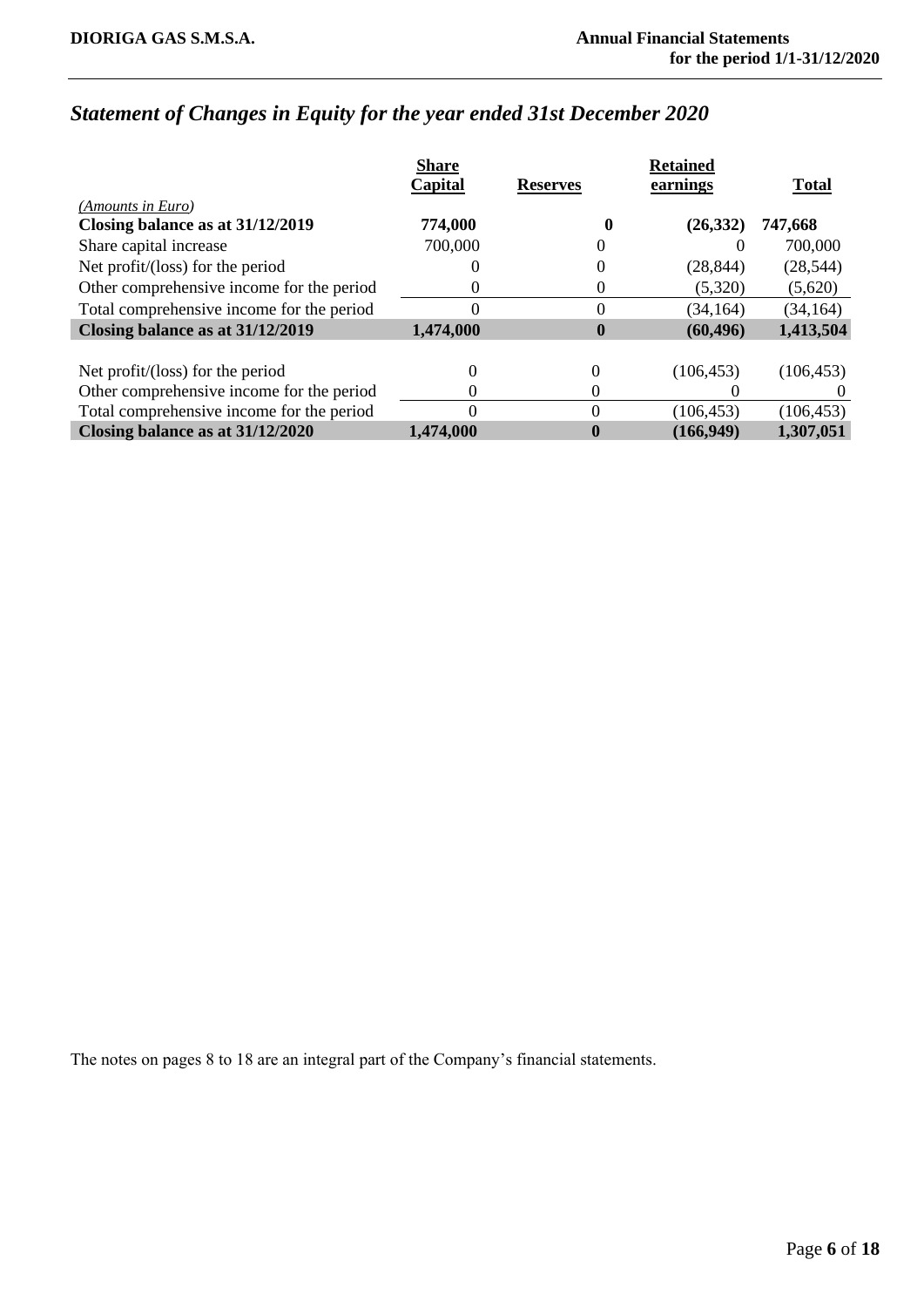# <span id="page-6-0"></span>*Statement of Cash Flows for the year ended 31st December 2020*

| (Amounts in Euro)                                                                             | 1/1-31/12/2020 | 1/1-31/12/2019 |
|-----------------------------------------------------------------------------------------------|----------------|----------------|
| <b>Operating activities</b>                                                                   |                |                |
| Profit/(Loss) before tax                                                                      | (140,070)      | (28, 546)      |
| Plus / (less) adjustments for:                                                                |                |                |
| Depreciations on right-of-use assets                                                          | 3,687          | 3,686          |
| Interest payable and related expenses                                                         | 1,302          | 2,140          |
| Plus / (less) adjustments for changes to working capital accounts or                          |                |                |
| which are related to operating activities:                                                    |                |                |
| (Increase)/decrease in receivables                                                            | 48,199         | (49, 596)      |
| (Decrease) / increase in liabilities                                                          | 94,730         | (1,008)        |
| Less:                                                                                         |                |                |
| Paid-up interest payable and related expenses                                                 | (1,302)        | (2,140)        |
| Total cash inflows / (outflows) from operating activities (a)                                 | 6,545          | (75, 464)      |
|                                                                                               |                |                |
| <b>Investing activities</b>                                                                   |                |                |
| Purchase of tangible and intangible assets                                                    | (100, 584)     | (757, 624)     |
| Total cash inflows / (outflows) from investing activities (b)                                 |                |                |
|                                                                                               | (100, 584)     | (757, 624)     |
|                                                                                               |                |                |
| <b>Financing activities</b>                                                                   |                |                |
| Proceeds from share capital increase                                                          | $\overline{0}$ | 693,000        |
| Lease payments                                                                                | (3,270)        | (3,155)        |
|                                                                                               |                |                |
| Total cash inflows / (outflows) from financing activities (c)                                 | (3,270)        | 689,845        |
| Net increase/ (decrease) in cash and cash equivalents for the period $=$<br>$(a) + (b) + (c)$ | (97, 309)      | (143, 243)     |
| Cash & and cash equivalent, beginning of period                                               | 533,363        | 676,606        |
| Cash & and cash equivalent, end of period                                                     | 436,055        | 533,363        |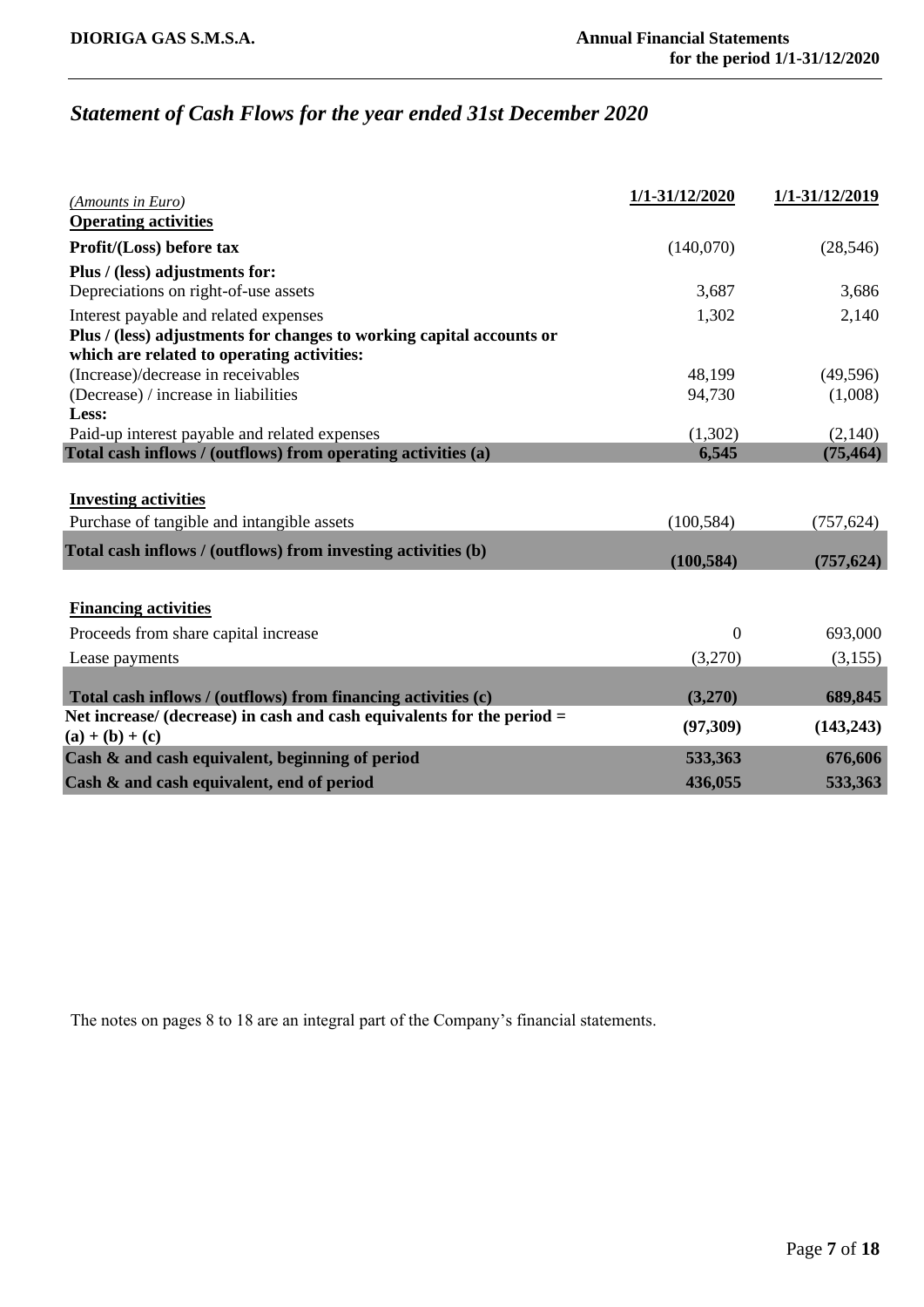### *Notes on the financial statements*

#### <span id="page-7-0"></span>**1. General information**

The company under corporate name "DIORIGA GAS SINGLE MEMBER SOCIETE ANONYME" (the company herein) has been incorporated in Greece pursuant to the provisions of L.D. 2190/1920, with headquarters at 12A Irodou Attikou Street, Maroussi 151 24. The purpose of the Company is the wholesale trading of natural gas. "IREON INVESTMENTS LIMITED" is a 100% shareholder in the Company.

The financial statements are presented in Euros.

As at 31st December 2020 the Company did not occupy any employees.

### <span id="page-7-1"></span>**2. Adoption of new and revised International Financial Reporting Standards (IFRS)**

#### **New standards, amendments to standards and interpretations**

Specific new standards, amendments to standards and interpretations have been issued, which are mandatory for accounting periods beginning on or after 1 January 2020 and are stated below.

#### **2.1 Standards, Amendments and Interpretations mandatory for closing financial year**

#### **IAS 1 and IAS 8: "Definition of material"**

The amendments aim to align the definition of "material" across the standards and provide clarification on specific aspects of the definition.

The new definition states that "information is material if omitting, misstating or obscuring its data could reasonably be expected to influence the financial reporting that the entity provides and hence the decisions taken by the users of its financial statements". In addition, the entity must assess whether any information provided, either individually or in combination with other information, is material within the overall context of the financial statements.

The amendments do not have a material impact on the Company's financial position and/or financial performance.

#### **IFRS 9, IAS 39 and IFRS 7: "Interest rate benchmark reform"**

The amendments provide an initial framework for the smooth transition from an existing interest rate benchmark (IBOR) to an alternative interest rate for entities applying the hedge accounting requirements of IFRS 9 or IAS 39, which require the analysis of expected future events using a benchmark reference rate.

In addition, the amendments include adaptations of IFRS 7 (Financial Instruments: Disclosures) concerning the additional disclosures required as a result of the uncertainty resulting from the reform of interest rate benchmarks.

The amendments do not have a material impact on the Company's financial position and/or financial performance.

#### **IFRS 3: "Definition of business"**

The amendments aim at facilitating an entity in the process of determining the nature of its activities and the assets acquired, with the aim of separating the acquisition of a business from that of a group of assets.

The amendments to IFRS 3 shall enter into force on 01.01.2020 and shall apply to transactions involving business combinations and acquisitions of assets for which the acquisition date is on or after 1 January 2020 and therefore, entities do not need to review the corresponding transactions which occurred in previous periods.

The amendments do not have a material impact on the Company's financial position and/or financial performance.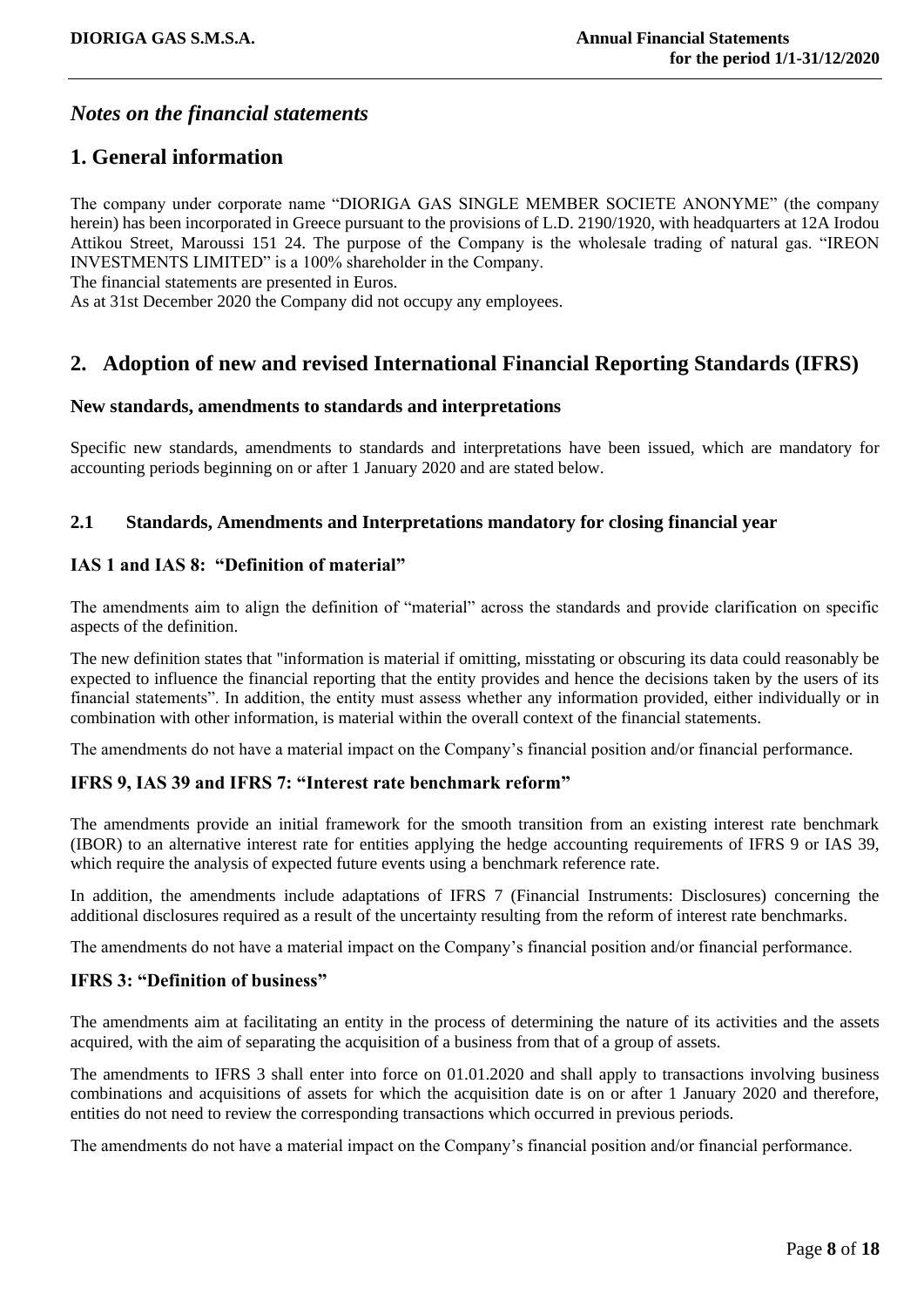#### **IFRS 16: "COVID-19-related rent concessions"**

The amendments introduce an optional practical expedient in respect of the way in which the lessee recognizes the rent concessions that have arisen as a direct consequence of COVID-19.

In particular, lessees who choose to apply the practical expedient are not required to assess whether the changes in rents constitute a modification to the original lease and are accounted for in accordance with the other applicable provisions of the standard. Rent concessions resulting in the form of a one-time lease reduction will be considered as variable lease payments and will be recognized in the income statement for the period.

The practical expedient shall apply to lease reductions that have arisen as a direct consequence of the COVID-19 pandemic and only when the revised lease payment is the same or less than the original, the concession relates to rents due before or until 30 June 2021 and when no other substantial changes to the lease terms have been performed.

The application of the practical expedient as well as the amount recognized in the profit or loss for the reporting period as a consequence of its implementation, shall be disclosed.

The International Accounting Standards Board decided not to provide additional expedients for lessors.

The amendment shall apply to annual periods beginning on or after 1 June 2020. Earlier application is permitted.

The application of this amendment did not have any effect on the company.

#### **2.2 Standards, Amendments and Interpretations applicable to annual accounting periods beginning after 1 January 2021**

#### **IFRS 3: "Amendment to reference to the conceptual framework"**

The amendments update a reference to the conceptual framework of IFRS 3 and introduce an exception to the principle of recognition on the basis of which it is determined what constitutes an asset and what is a liability in a business combination.

The amendments shall enter into force for annual periods beginning on 1 January 2022 and they have not yet been adopted by the European Union.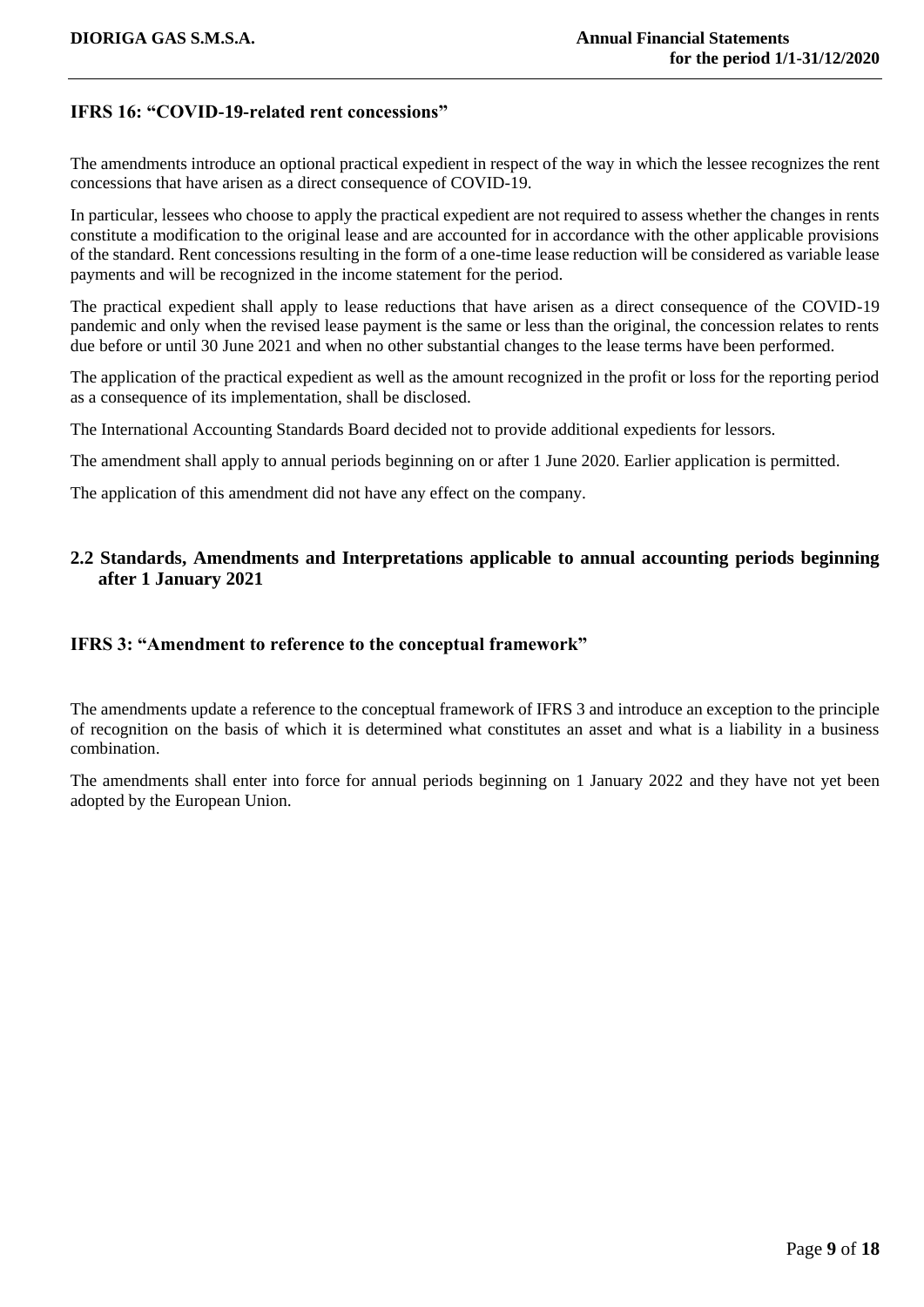#### **IAS 16: "Proceeds before intended use"**

The amendments stipulate that a company does not have the right to deduct from the acquisition cost of an item of property, plant and equipment any proceeds from selling items produced while preparing the asset for its intended use. Instead, an entity is obliged to recognize said proceeds, along with the proceeds related to it, in profit or loss.

The amendments shall enter into force for annual periods beginning on 1 January 2022 and they have not yet been adopted by the European Union.

#### **IAS 37: "Onerous contracts - Cost of fulfilling a contract"**

The amendments specify the costs a company should include as the cost of fulfilling a contract when assessing whether a contract is onerous. In particular, the amendments require that the cost of fulfilling a contract should include both the direct costs for its completion and the indirect costs, which are related to fulfilling a contract.

The amendments shall enter into force for annual periods beginning on 1 January 2022 and they have not yet been adopted by the European Union.

#### **IAS 1: "Classification of Liabilities as Current or Non-current"**

The amendments provide guidance for the uniform application of the requirements of IAS 1 with regard to the classification of loan-related and other liabilities with an uncertain clearance date, as current or non-current in the statement of financial position.

The amendments shall enter into force for annual periods beginning on 1 January 2023 and have not yet been adopted by the European Union.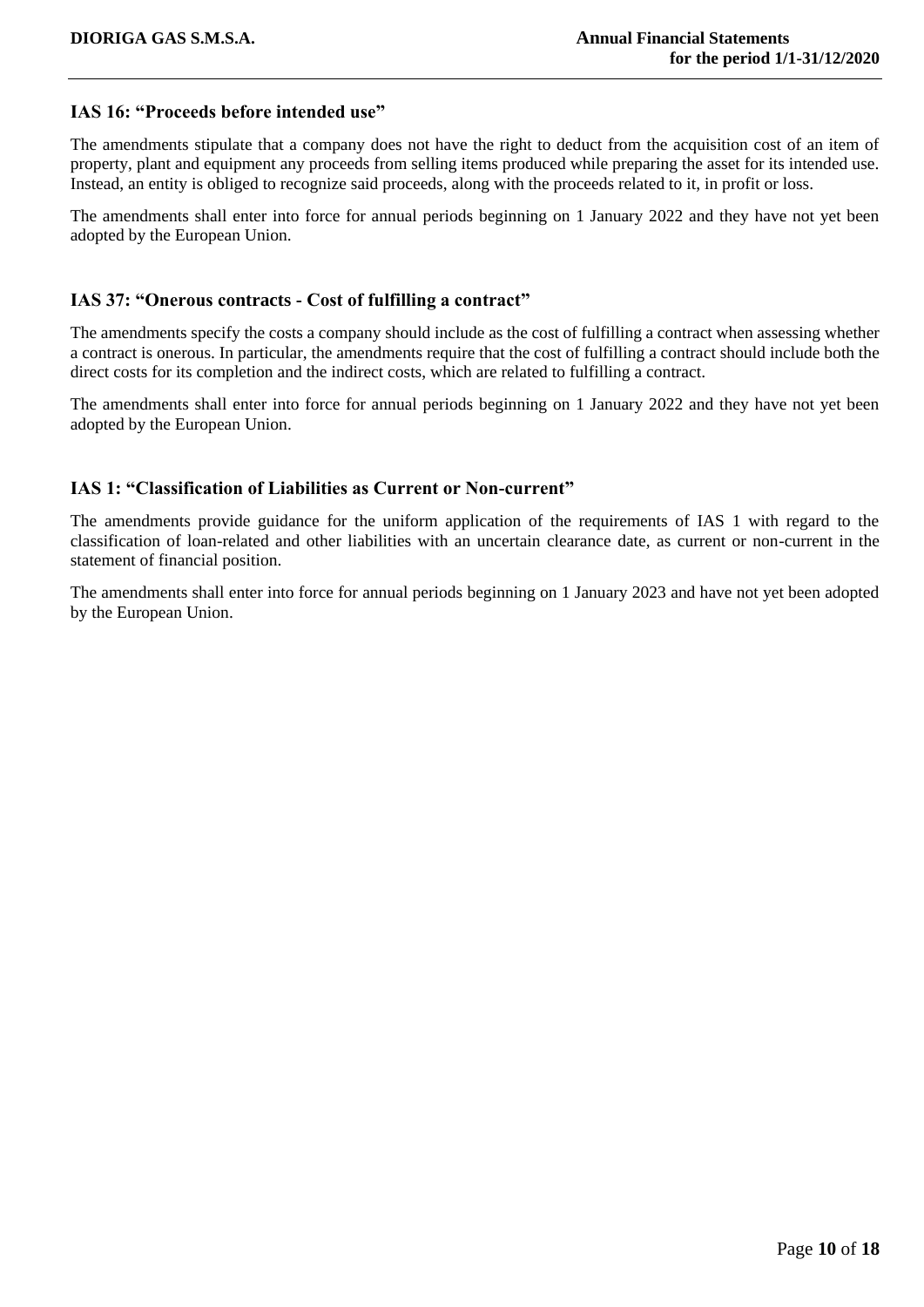# <span id="page-10-0"></span>**3. Summary of the most fundamental accounting principles**

#### **3.1. Basis for the preparation of financial statements**

The financial statements have been prepared in accordance with the International Financial Reporting Standards (IFRS) which were issued by the International Accounting Standards Board and were in force at the date of preparation of the financial statements as adopted by the European Union (EU).

The financial statements have been prepared in accordance with the historical cost principle.

#### **3.2. The Company as a lessee**

Assets that are held under a finance lease are recognized as the Company's assets at their fair value at commencement of the lease term or if less, at the present value of the minimum lease payments. The corresponding liability to the lessor is included in the Statement of Financial Position as a finance lease liability.

Lease payments are apportioned between the finance charge and the reduction of the outstanding liability in order to produce a constant periodic rate of interest on the remaining balance of the liability. The financing cost is charged to the profit or loss unless this cost is directly attributable to a specific asset, in which case it is capitalized.

For operating leases, the lease payments should be recognised in profit or loss according to the lease contracts since it is considered to be a more representative recognition method of said expenses.

#### **3.3. Cash and cash equivalents**

The company's cash and cash equivalents mainly include cash and sight deposits.

#### **3.4. Taxation**

The tax expense represents the sum of the current payable tax and the deferred tax, plus any additional tax from tax audits of previous years.

The current tax burden is based on the taxable profit/loss for the period. The taxable profit/loss differs from the net accounting profit/loss shown in the profit or loss, because it excludes income or expenses which are taxed or exempted from tax for other years and also excludes items that are never been taxed or are not tax deductible.

The tax shall be calculated in accordance with the applicable tax rates or those substantially established at the date of the Financial Position.

Deferred taxation is recognized in differences between the carrying amount of the assets and liabilities in the financial statements and the corresponding tax bases of those used for the calculation of taxable profits and is accounted for using the liability method in the Statement of Financial Position. Deferred tax liabilities, are recognized for all temporary tax differences, while deferred tax assets are recognized to the extent that it is likely that taxable profits will be available against which temporary differences can be used. Such assets and liabilities are not recognized, if the temporary differences arise from the goodwill or the initial recognition (except business mergers) of assets and liabilities, from transactions that do not affect either taxable or accounting profits.

#### **3.4. Taxation (continued)**

The carrying amount of the deferred tax asset is examined at each date of preparation of the Statement of Financial Position and is reduced to the extent that it is no longer likely that there will be sufficient taxable profits that will allow the recovery of this asset in whole or in part.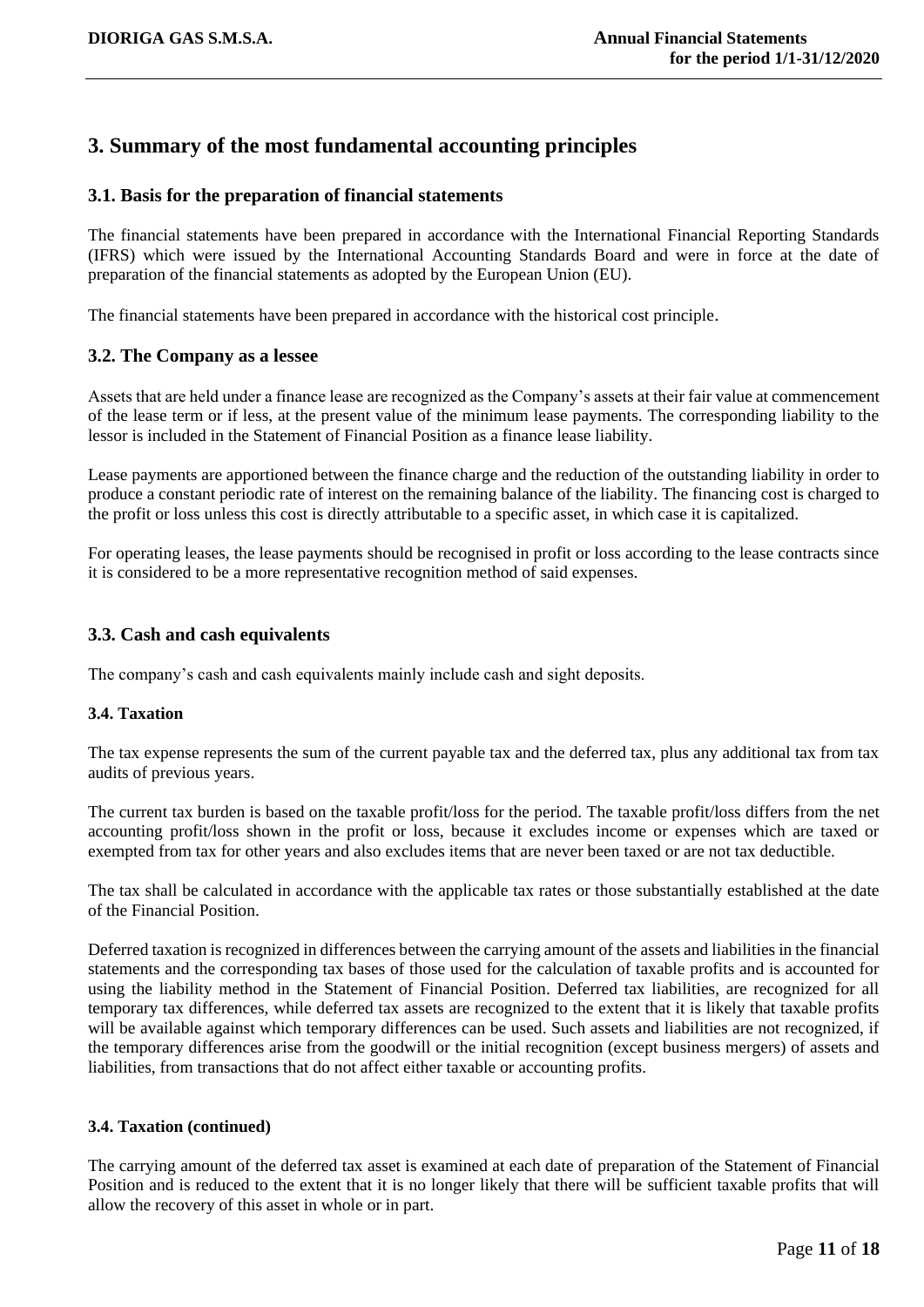Deferred tax is calculated in accordance with the tax rates expected to be in force in the period when the asset is liquidated or the liability is settled. Deferred tax burdens or benefits the profit or loss for the fiscal year, with the exception of those cases relating to entries directly in equity and therefore the deferred tax related to them is accounted for in equity.

Deferred tax assets and liabilities are offset when there is a legally enforceable right to offset current tax assets with current tax liabilities and when they are related to income taxes imposed by the same tax authority and furthermore the Company intends to settle its current tax assets and liabilities on a net basis.

#### **3.5. Liabilities**

Liabilities from trading activities are interest free and appear at their nominal value.

#### **3.6. Key sources of estimation uncertainty**

The preparation of the Financial Statements requires the performance of estimates and assumptions, which may affect the accounting balances of property, plant and equipment and liabilities, along with the required disclosures for contingent assets and liabilities, as well as the amount of revenue and expenses that were

<span id="page-11-0"></span>recognized. The use of adequate reporting and the application of a subjective judgment constitute integral elements for making estimates in valuating assets, liabilities from staff benefits, asset impairment, pending tax obligations and pending court cases. Estimates are considered material but not binding. The actual future profit or loss may differ from the above estimates.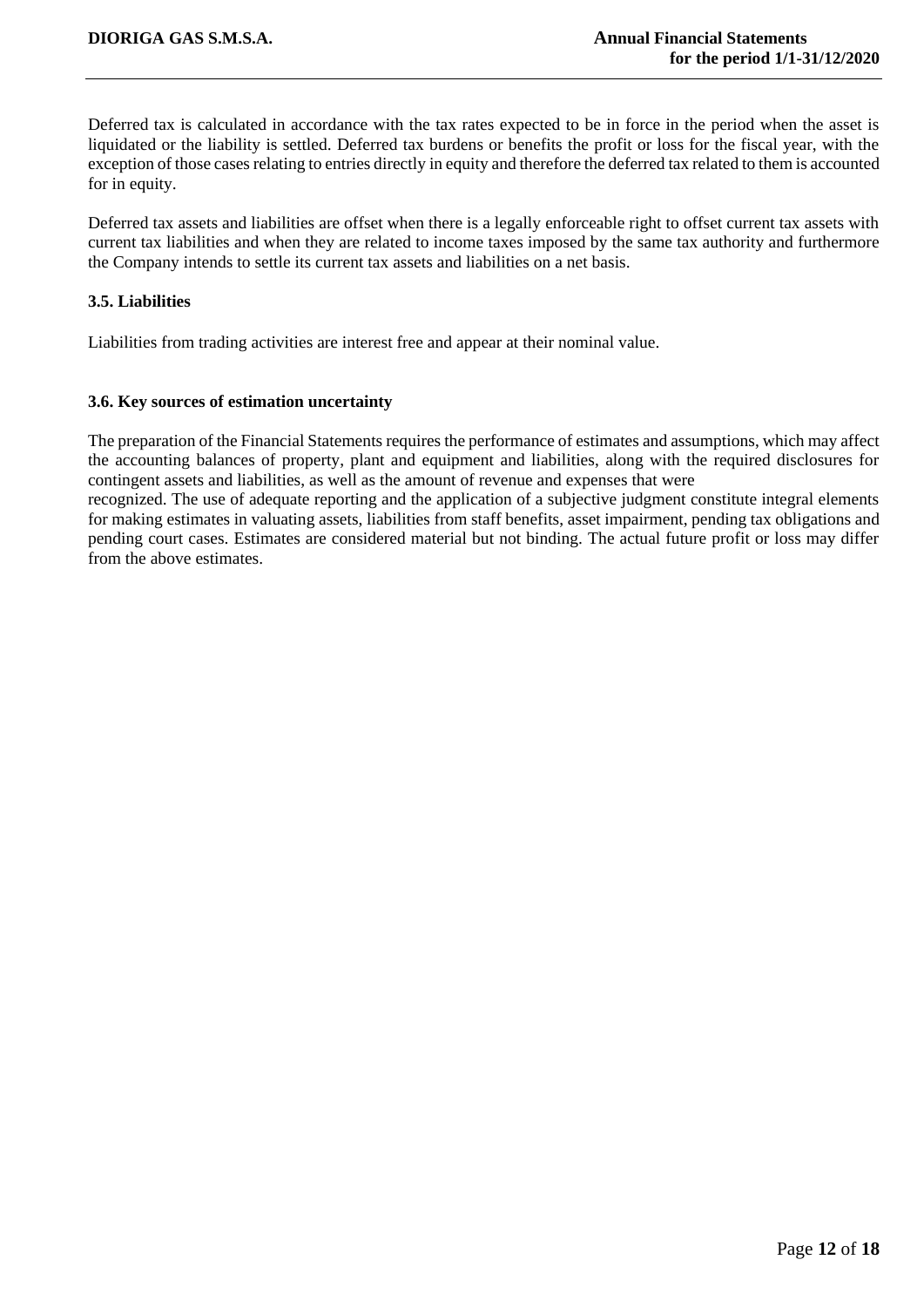# **4. Turnover**

In the present and previous financial periods the Company did not have any activity and therefore does not show sales.

# <span id="page-12-0"></span>**5. Administration costs**

<span id="page-12-2"></span><span id="page-12-1"></span>

| (Amounts in Euro)                                                                           | $1/1 - 31/12/2020$      | 1/1 - 31/12/2019       |
|---------------------------------------------------------------------------------------------|-------------------------|------------------------|
| Other operating expenses                                                                    | 138,668                 | 26,318                 |
| <b>Total</b>                                                                                | 138,668                 | 26,318                 |
| 6. Other profit $/$ (loss)                                                                  |                         |                        |
| (Amounts in Euro)                                                                           | 1/1 - 31/12/2020        | 1/1 - 31/12/2019       |
| Exchange differences payable<br>Other losses                                                | $\boldsymbol{0}$<br>100 | 90<br>$\boldsymbol{0}$ |
| <b>Total</b>                                                                                | 100                     | 90                     |
| (Amounts in Euro)                                                                           | 1/1 - 31/12/2020        | 1/1 - 31/12/2019       |
| Finance lease interest                                                                      | 1,081                   | 1,197                  |
| Total bank transaction costs<br><b>Total</b>                                                | 221<br>1,302            | 941<br>2,138           |
| 8. Income Tax                                                                               |                         |                        |
| (Amounts in Euro)                                                                           |                         |                        |
|                                                                                             | $1/1 - 31/12/2020$      | $1/1 - 31/12/2019$     |
| Deferred tax recognized in profit or loss<br>Deferred tax recognized in other comprehensive | 33,617                  | 298                    |

<span id="page-12-3"></span>Deferred tax (note 12) 33,617 (1,382) **Total 33,617 (1,382)**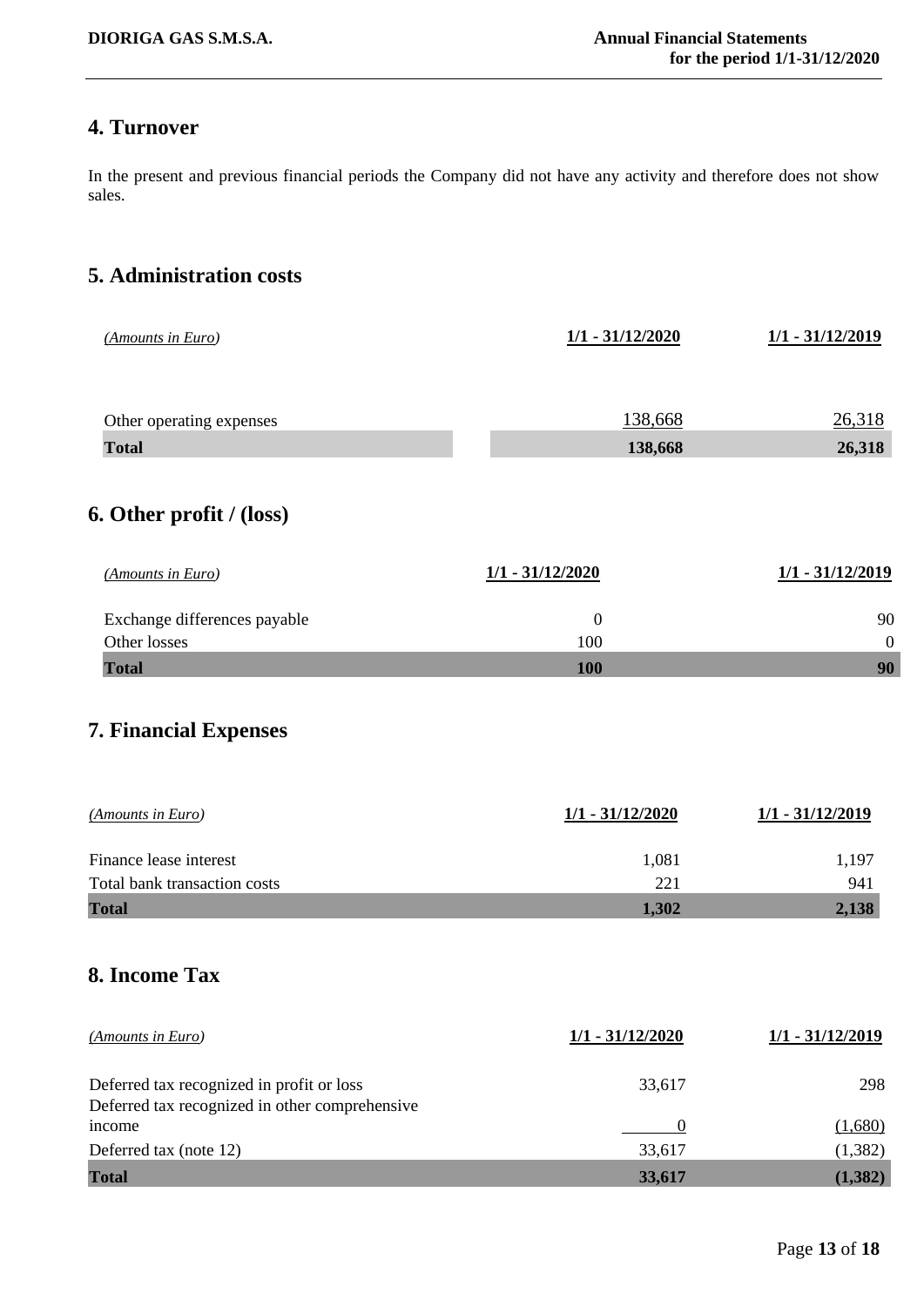# <span id="page-13-0"></span>**9. Profit per share**

| (Amounts in Euro)                                     | $1/1 - 31/12/2020$ | $1/1 - 31/12/2019$ |
|-------------------------------------------------------|--------------------|--------------------|
| Profit/(Loss) allocated to the Company's shareholders | (106, 453)         | (28, 844)          |
| Number of shares                                      | 1,474,000          | 1,474,000          |
| <b>Profit/(loss)</b> per share-basic in $\epsilon$    | (0.07)             | (0.02)             |

#### <span id="page-13-1"></span>**10. Tangible Assets**

The movements of the Company's tangible assets during the period 1/1–31/12/2020 and the period 1/1–31/12/2019 are presented in the table below:

#### **COMPANY**

| (Amounts in Euro)          | <b>Assets under construction</b> | <b>Total</b>     |
|----------------------------|----------------------------------|------------------|
| <b>COST</b>                |                                  |                  |
| 31 December 2018           | 50,000                           | 50,000           |
| <b>Additions</b>           | 757,624                          | 757,624          |
| 31 December 2019           | 807,624                          | 807,624          |
| <b>Additions</b>           | 100,584                          | 100,584          |
| <b>31 December 2020</b>    | 908,208                          | 908,208          |
| <b>DEPRECIATIONS</b>       |                                  |                  |
| 31 December 2018           | $\bf{0}$                         | $\bf{0}$         |
| <b>Additions</b>           | 0                                | $\overline{0}$   |
| 31 December 2019           | $\mathbf 0$                      | $\boldsymbol{0}$ |
| Additions                  | $\theta$                         | $\boldsymbol{0}$ |
| <b>31 December 2020</b>    | $\boldsymbol{0}$                 | $\boldsymbol{0}$ |
| <b>UNDEPRECIATED VALUE</b> |                                  |                  |
| <b>31 December 2019</b>    | 807,624                          | 807,624          |
| 31 December 2020           | 908,208                          | 908,208          |

### <span id="page-13-2"></span>**11. Leases**

The movements of the Company's right-of-use assets during the period 1/1–31/12/2020 are presented in the table below:

#### **COMPANY**

|                         | <b>Fields</b> |              |
|-------------------------|---------------|--------------|
| (Amounts in Euro)       | & buildings   | <b>Total</b> |
| <b>COST</b>             |               |              |
| 1 January 2020          | 34,400        | 34,400       |
| Additions               |               |              |
| <b>31 December 2020</b> | 34,400        | 34,400       |

#### **DEPRECIATIONS**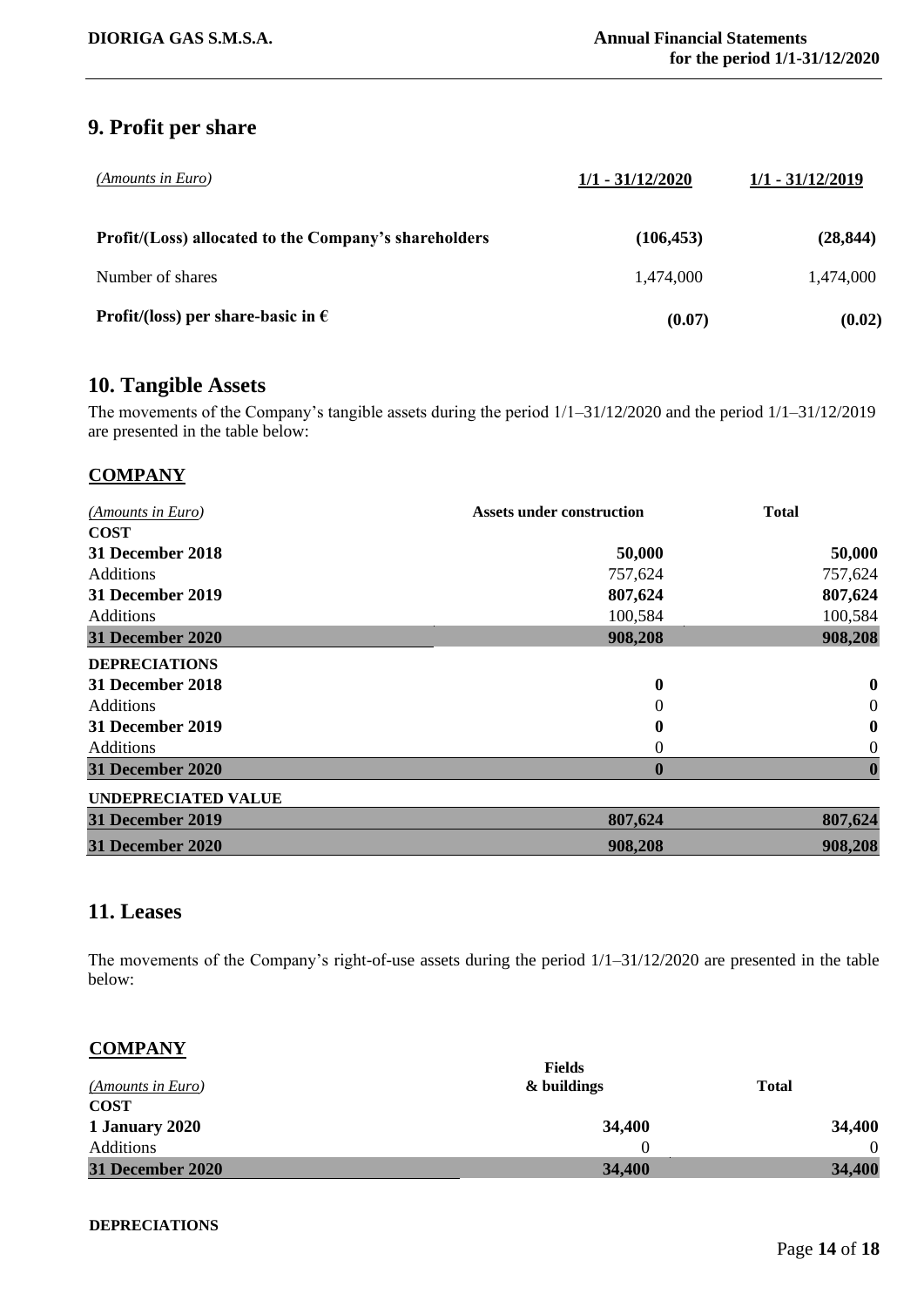#### **COMPANY**

|                            | <b>Fields</b> |              |
|----------------------------|---------------|--------------|
| (Amounts in Euro)          | & buildings   | <b>Total</b> |
| 1 January 2020             | 3,686         | 3,686        |
| Additions                  | 3,687         | 3,687        |
| 31 December 2020           | 7,373         | 7,373        |
| <b>UNDEPRECIATED VALUE</b> |               |              |
| 1 January 2020             | 30,714        | 30,714       |
| 31 December 2020           | 27,027        | 27,027       |

Presented below are the Company's lease liabilities and their movements for the period ended 31 December 2020:

|                                       | <b>COMPANY</b> |
|---------------------------------------|----------------|
| (Amounts in Euro)                     |                |
| <b>Balance as at 1 January 2020</b>   | 31,246         |
| Lease additions                       | $\theta$       |
| Interest                              | 1,081          |
| Payments                              | (4,351)        |
| <b>Balance as at 31 December 2020</b> | 27,976         |
| Current lease liabilities             | 3,405          |
| Long-term lease liabilities           | 24,571         |
| Leases are payable as follows:        |                |
| Immediately or within one year        | 3,405          |
| Within the second year                | 4,351          |
| From 3 to 5 years                     | 13,054         |
| After 5 years                         | 10,153         |
| (-) Discount                          | (2,987)        |
| <b>Total lease liabilities</b>        | 27,976         |

The amounts that were recognized in the Company's statement of comprehensive income are presented in the following table:

|                               | <b>COMPANY</b> |
|-------------------------------|----------------|
| (Amounts in Euro)             |                |
| Depreciations on right-of-use | 3,687          |
| Lease interest                | 1,081          |
| <b>Total</b>                  | 4,768          |

# <span id="page-14-0"></span>**12. Deferred taxes**

Stated below are the main deferred tax assets and liabilities that were accounted for and their movements during the period and calculations were made with a 24% tax rate on the tax losses for the 2019-2020 periods:

*(Amounts in Euro)* **31/12/2019** Deferred tax from:

| <b>Statement of Comprehensive</b> |            |
|-----------------------------------|------------|
| Income (income)/expense           | 31/12/2020 |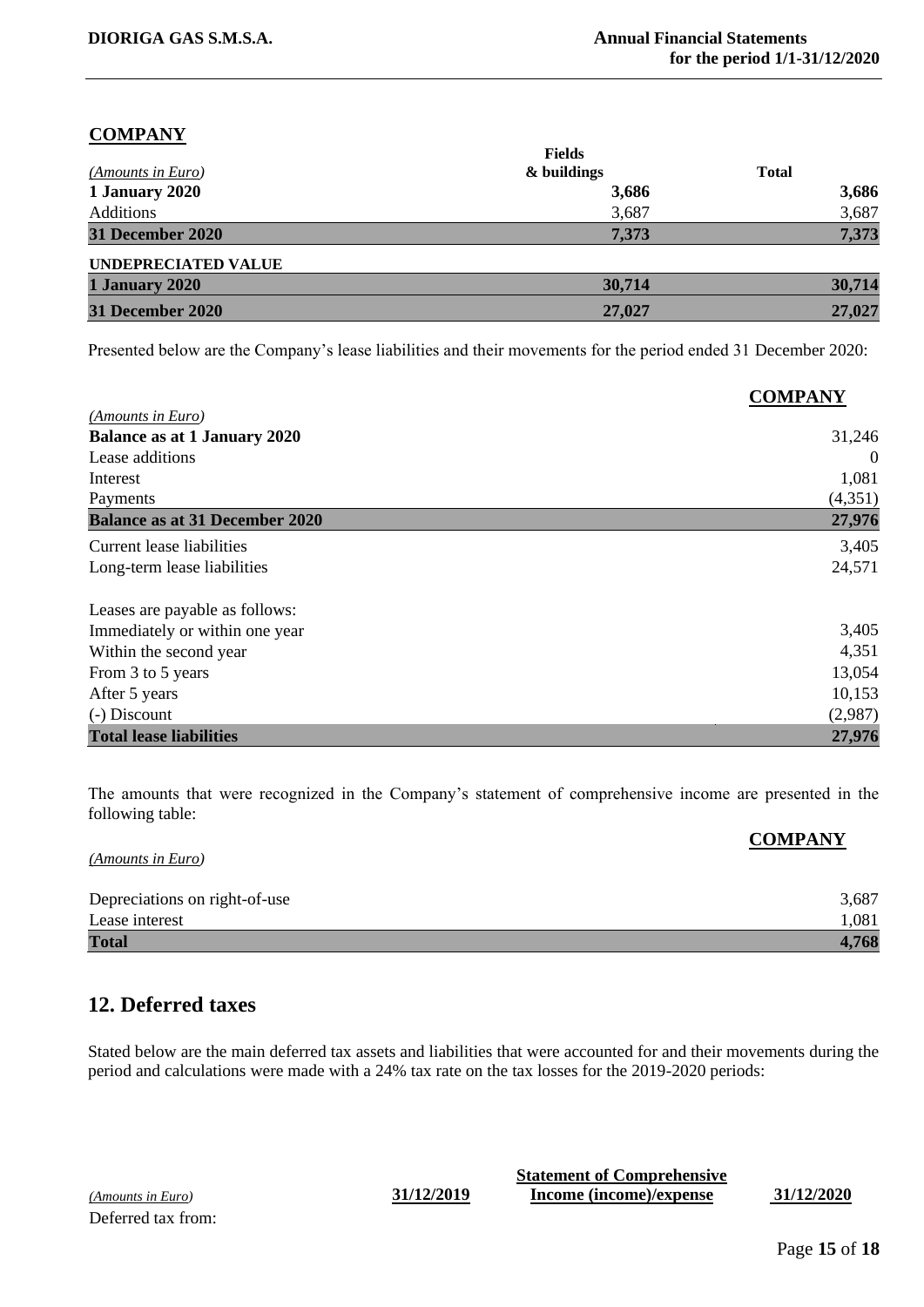| <b>Total</b> | (10,618)  | (33, 617) | (44, 235) |
|--------------|-----------|-----------|-----------|
| Other        | (128)     | (99)      | (227)     |
| Tax losses   | (10, 490) | (33,517)  | (44,007)  |

# <span id="page-15-0"></span>**13. Customers and Other Current Assets**

| (Amounts in Euro) | 31/12/2020 | 31/12/2019 |
|-------------------|------------|------------|
| Debtors           | 15,952     | 64.152     |
| <b>Total</b>      | 15,952     | 64,152     |

# <span id="page-15-1"></span>**14. Cash and Cash Equivalents**

Cash and cash equivalents consist of sight deposits.

| (Amounts in Euro) | 31/12/2020 | 31/12/2019 |
|-------------------|------------|------------|
| Bank deposits     | 435,756    | 533,065    |
| Cash on hand      | 298        | 298        |
| <b>Total</b>      | 436,055    | 533,363    |

# <span id="page-15-2"></span>**15. Suppliers and Other Creditors**

An analysis of suppliers and other current liabilities (expect banks) follows:

| (Amounts in Euro) | 31/12/2020 | 31/12/2019 |
|-------------------|------------|------------|
| <b>Suppliers</b>  | 95,450     | 721        |
| Accrued expenses  | 1.000      | 1,000      |
| <b>Total</b>      | 96,450     | 1.721      |

# <span id="page-15-3"></span>**16. Share Capital**

*(Amounts in Euro)*

| Opening balance as at 1/1/2019   | 774,000   |
|----------------------------------|-----------|
| Share capital increase           | 700,000   |
| Closing balance as at 31/12/2019 | 1,474,000 |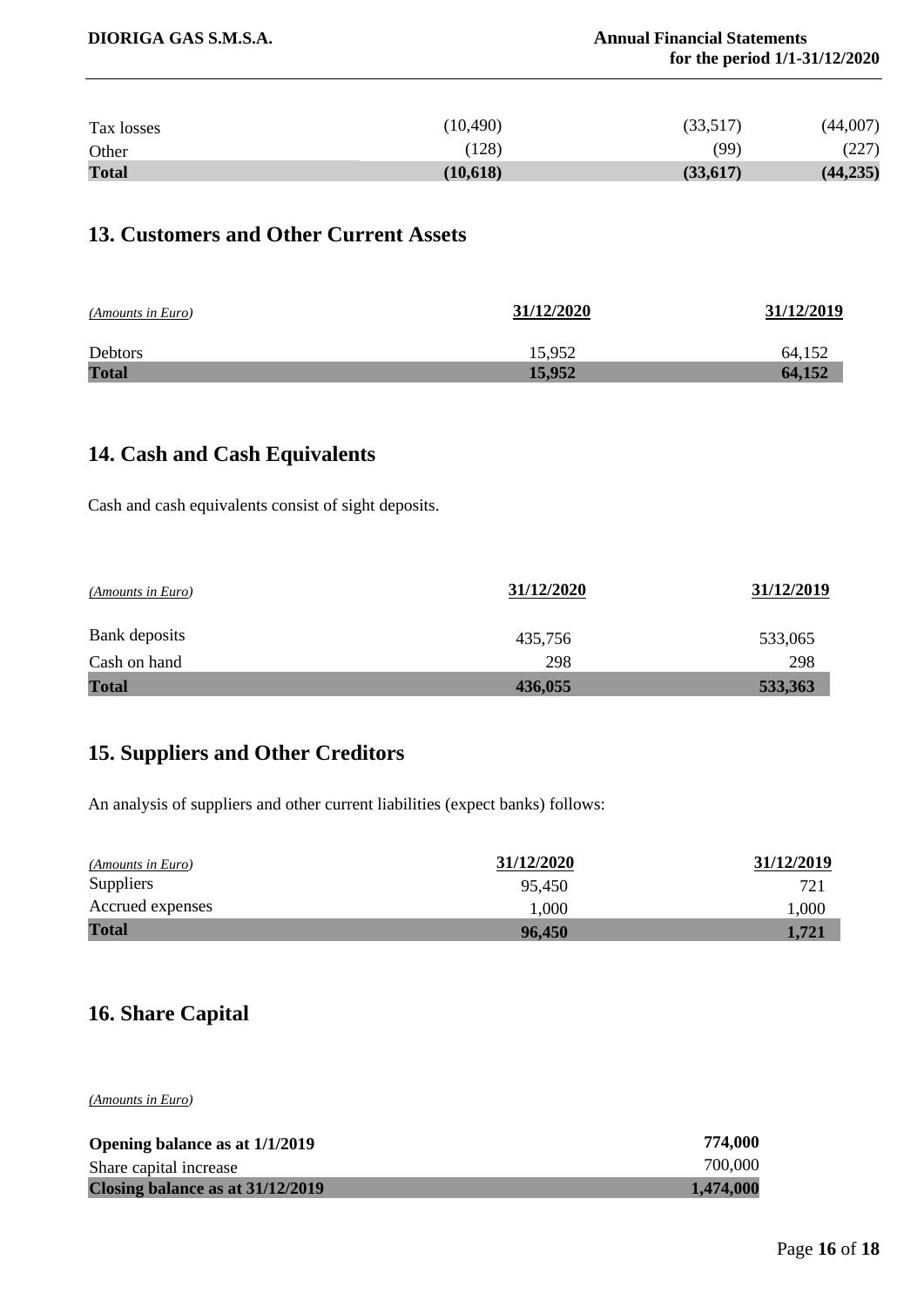| Opening balance as at 1/1/2020   | 1,474,000 |
|----------------------------------|-----------|
| Closing balance as at 31/12/2020 | 1.474,000 |

As at 31/12/2020 the share capital amounted to  $\epsilon$  1,474,000 (31/12/2019:  $\epsilon$  1,474,000) comprising of 1,474,000 registered shares each with a nominal value of  $\epsilon$  1.00.

## <span id="page-16-0"></span>**17. Accumulated profit / Retained earnings**

#### *(Amounts in Euro)*

| <b>Balance 31/12/2018</b>                 | (26, 332)  |
|-------------------------------------------|------------|
| Net profit/(loss) for the period          | (28, 844)  |
| Other comprehensive income for the period | (5,320)    |
| <b>Total Comprehensive Income</b>         | (34, 164)  |
| <b>Balance 31/12/2019</b>                 | (60, 496)  |
|                                           |            |
| Net profit/(loss) for the period          | (106, 453) |
| Other comprehensive income for the period |            |
| <b>Total Comprehensive Income</b>         | (106, 453) |
| <b>Balance 31/12/2020</b>                 | (166, 949) |

# <span id="page-16-1"></span>**18. Financial Instrument Categories**

#### **Financial assets**

| (Amounts in Euro)                                                          | 31/12/2020 | 31/12/2019 |
|----------------------------------------------------------------------------|------------|------------|
| Customers and other current assets<br>(includes cash and cash equivalents) | 452,007    | 597,515    |
| <b>Financial liabilities</b>                                               |            |            |
| (Amounts in Euro)                                                          | 31/12/2020 | 31/12/2019 |
| Suppliers and other creditors                                              | 96,450     | 1,721      |

#### <span id="page-16-2"></span>**19. Management of Financial Risks**

The Company's main financial items include bank balances and current liabilities.

The amounts that appear in the Statement of Financial Position for cash items, assets and the corresponding liabilities, represent their corresponding actual values.